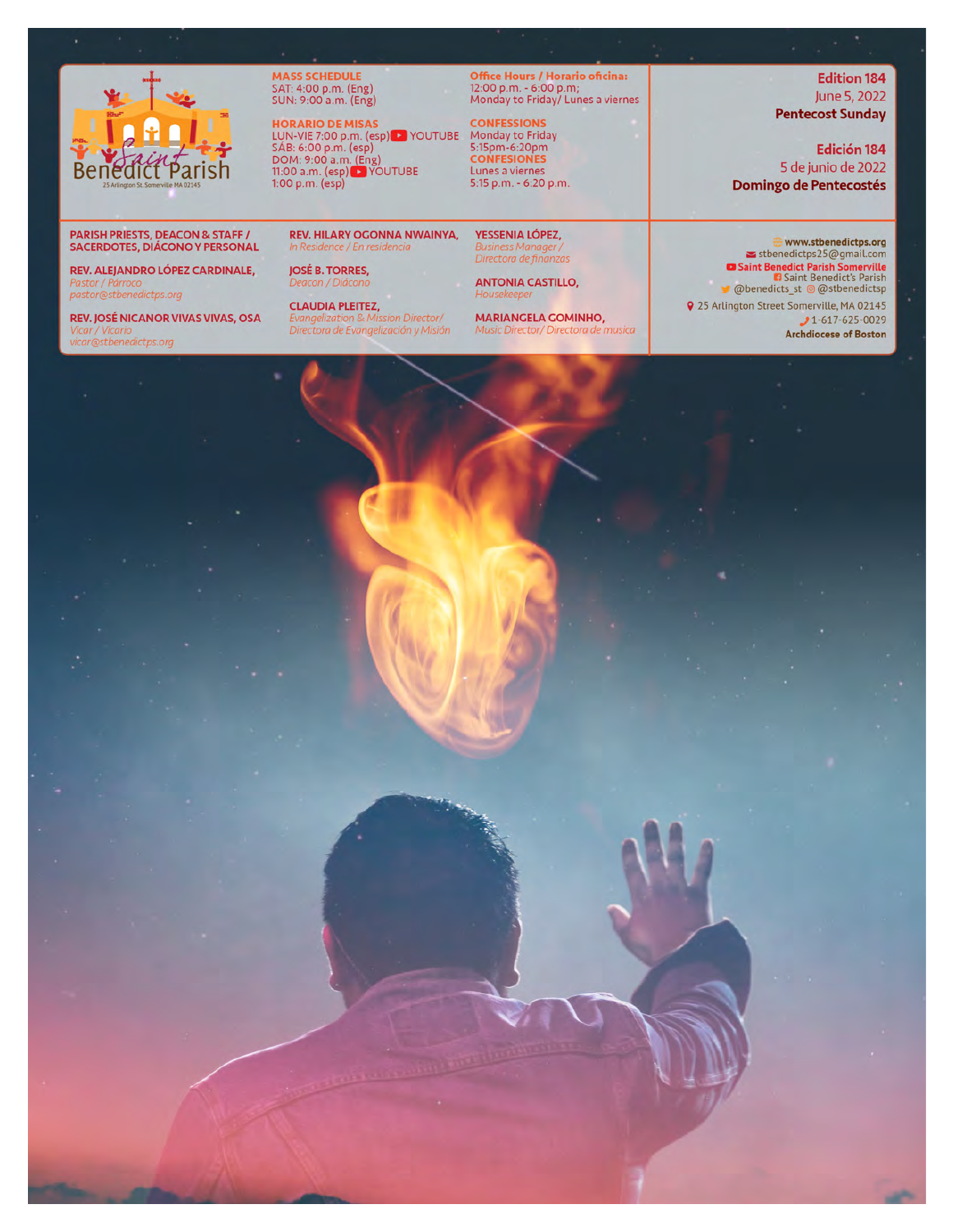## **ANNOUNCEMENTS ANNOUNCEMENTS**

## **SECOND COLLECTION THIS WEEKEND**

This week's second collection supports the formation and training of seminarians in the Archdiocese of Boston for service, we pray, as future priests. We are blessed that many are responding to the call to serve as priests. Please be generous and support these seminarians on their journey toward their ordination to the priesthood. For more information, please visit [www.VocationsBoston.org.](http://www.VocationsBoston.org)

## **A MILE WITH JESUS**

In our patron saint festivities we will have our procession with the Blessed Sacrament. Save the date, Sunday July 10.

## **PARISH FESTIVITIES**

Save the dates July 8-17 for our parish festivities. We will announce the schedule of the activities soon.

## **CATHOLIC APPEAL 2022**

If you have contributed to the Catholic Appeal this year, thank you very much. If you have not had the opportunity to support the Appeal yet, please make your donation as soon as possible to help us reach our goal.

## **CONGRATULATIONS TO THE NEWLY BAPTIZED**



**Justin Stanley Escobar Ignacio Emanuel Portillo FELICIDADES A LOS RECIÉN BAUTIZADOS**



## **THANKS TO YOUR GENEROSISTY**

 May 29 Parish Collection-\$2,922 Ascension of the Lord- \$618 Rice Bowl- \$5,680

 **GRACIAS A SU GENEROSIDAD**  Colecta parroquial del 29 de mayo- \$2,922 Ascensión de Nuestro Señor- \$618 Plato de arroz- \$5,680

## **Eucharistic Adoration/Adoración Eucarística**

Thursdays 12pm-6:45pm & Last Sunday of the month 5pm-6pm Jueves 12pm-6:45pm y Último domingo del mes 5pm-6pm

**Santo Rosario y oración vespertina** Lunes a las viernes- santo rosario 5:45pm y vísperas 6:30pm

**Baptisms/Bautizos** Call the rectory to schedule/Contacta la oficina parroquial

**Marriage/Matrimonios** Call rectory office/Contacta la oficina parroquial

**Anointing of the Sick/Unción de los enfermos** First Friday of the month during the 7pm Mass Confession is important before receiving the sacrament. Confession schedule is on the front cover. Cada primer viernes del mes en la misa de7pm Es importante confesarse antes de recibir el sacramento. Los horarios de confesion están en la portada del boletín.

## **Visit to the Sick/Visita a los enfermos**

Call the rectory to make arrangements/Contacta la casa parroquial

# **ANUNCIOS ANUNCIOS**

## **SEGUNDA COLECTA ESTE FIN DE SEMANA**

La segunda colecta de este semana apoya a la formación y el entrenamiento de seminaristas en el Arquidiócesis de Boston para servicio como sacerdotes del futuro. Somos bendecidos que muchos están respondiendo a la llamada a servir como sacerdotes. Por favor sean generosos y apoyen a estos seminaristas en su camino hacia su ordenación al sacerdocio. Para más información visite [www.VocationsBoston.org.](www.VocationsBoston.org)

## **UNA MILLA CON JESÚS**

En nuestras fiestas patronales tendremos nuestra procesión con el Santísimo Sacramento. Reserva la fecha, domingo 10 de Julio.

## **FIESTAS PATRONALES**

Reserva la fecha del 8 al 17 de julio para nuestras fiestas patronales. Anunciaremos el horario de las actividades pronto.

## **CAMPAÑA CATÓLICA 2022**

Si contribuiste a la Campaña Católica este año, muchas gracias. Si aún no has tenido la oportunidad de apoyar la Campaña, haz tu donación lo antes posible para ayudarnos a alcanzar nuestra meta.

**"Before Communion ... ask this kind Mother to lend you her heart to receive her Son with her own dispositions."** *Saint Louis Maria Griñón de Monfort*



**"Antes de la Comunión... suplica a esta bondadosa Madre que te preste su corazón para recibir en él a su Hijo con sus propias disposiciones".** *San Luis Maria Griñón de Monfort*

## **MASS INTENTIONS INTENCIONES DE MISA**

**Sat/Sáb-6/4** 4pm Margaret Welch (D) 6pm Por las intenciones personales de la Familia Caneza-Tejada **Sun/Dom-6/5** 9am Joseph Foti (D/M) Annive**r**sary and Deceased Members of Foti Family 11am Kathy Santos (L/F) Graduation 1pm Pro Populo **Mon/Lun-6/6** 7pm Vocations to the Priesthood **Tue/Mar-6/7** 7pm Priests and Seminarians (L) **Wed/Mie-6/8** 7pm Joseph and Reba Banville (D) **Thu/Jue-6/9** 7pm Cheryl and Joseph Banville (D) **Fri/Vie-6/10** 7pm Jose Diogo & Family, Albert Carlson & Parents, Emmanuel Lima & Family (D) **Sat/Sáb-6/11** 4pm Paul Chochrek (D/M) 6pm **Sun/Dom-6/12** 9am Steven Chaves (D/M) 11am 1pm Pro Populo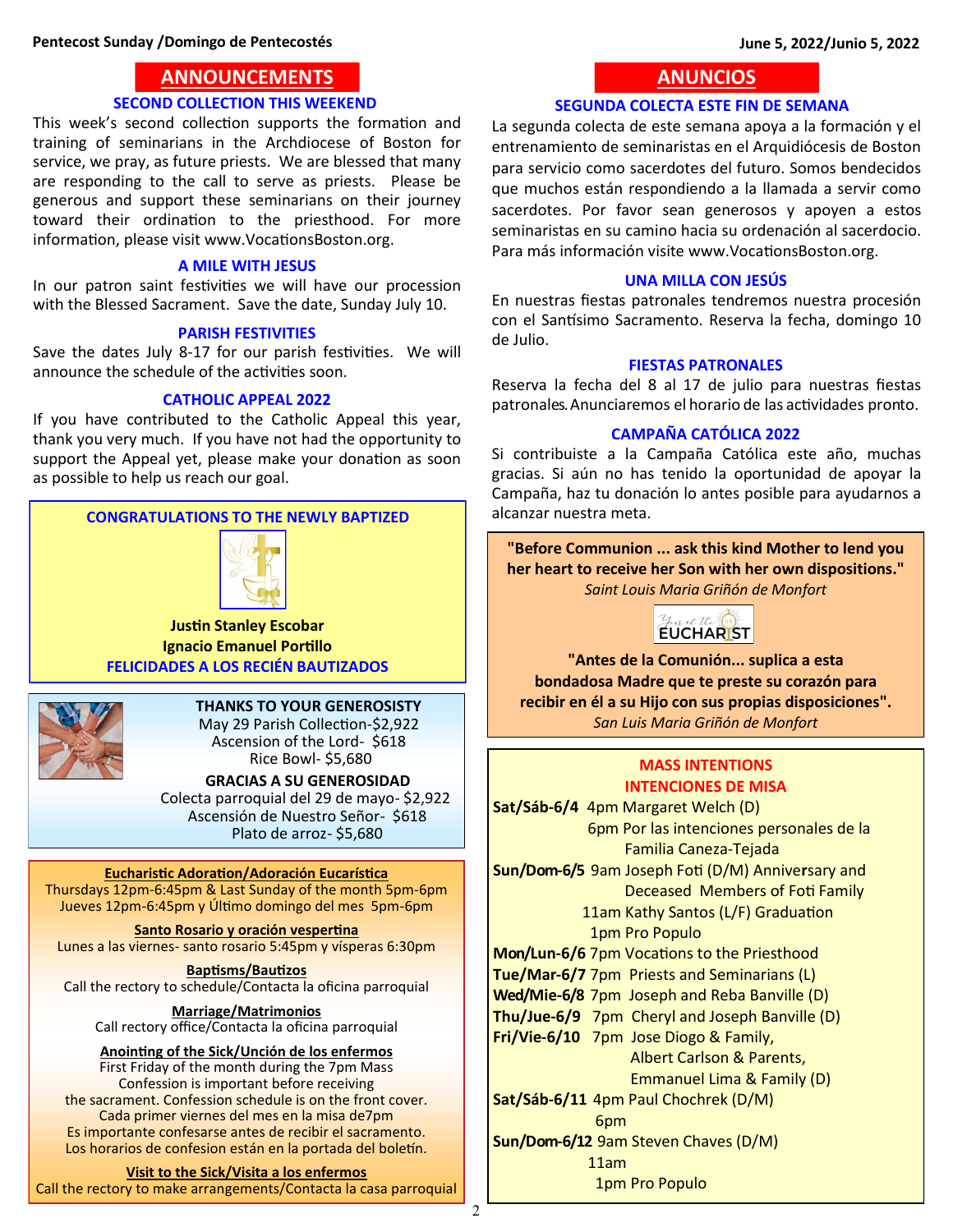# **From Father Alejandro's Desk**

## Happy Pentecost Day!

We have been journeying the path of the Risen Christ during these last 50 days, in the company of the Apostles and the Virgin Mary, of the whole Church. Today, with joy and hope, we open ourselves to the renewing action of the Holy Spirit in our lives and we ask Him to sow in our hearts the fervent desire to be missionaries among and with those we have contact daily, to be missionary disciples for a Church that needs every effort, great and small, to communicate the joy of the Spirit to all.

In the coming weeks we will celebrate important solemnities: the Most Holy Trinity (June 12); the Body and Blood of Christ (Corpus Christi, June 19. On the same day we will have the confirmations of our youth); Sacred Heart of Jesus (June 24, which we will celebrate by joining Sacred Hearts parish in Malden. Keep tuned, please); the Immaculate Heart of Mary (June 25).

All these feasts are linked to the feast we celebrate today, Pentecost. We live under the action of the Holy Spirit. He is the love of the Father and of the Son that overflows and embraces us, so that feeling loved, we can also announce and communicate that same love to others. Therefore, when we speak of Pentecost, we speak of mission, of joy, of transformation.

May the Holy Spirit transform us today and always. Let us pray for our youth who will be confirmed on June 19, so that the presence of the Holy Spirit may make them missionary disciples among their peers and among us.

Fraternally, Fr. Alejandro

## **SCRIPTURE OF THE WEEK**

|   | 5 Sun  | Vigil: Gn 11:1-9/Ex 19:3-8a, 16-20b/Ez 37:1-14/      |
|---|--------|------------------------------------------------------|
|   |        | Jl 3:1-5/Rom 8:22-27/Jn 7:37-39                      |
|   |        | Day: Acts 2:1-11/1 Cor 12:3b-7, 12-13 or Rom 8:8-17/ |
|   |        | Jn 20:19-23 or Jn 14:15-16, 23b-26                   |
|   |        | 6 Mon Gen 3:9-15, 20 or Acts 1:12-14/Jn 19:5-34      |
|   | Tue    | 1 Kings 17:7-16/Mt 5:13-16                           |
| 8 | Wed    | 1 kings 18:20-39/Mt 5:17-19                          |
|   | 9 Thu  | 1 Kings 18:41-46/Mt 5:20-26                          |
|   | 11 Fri | 1 Kings 19:9a, 11-16/Mt 5:27-32                      |
|   | 11 Sat | Acts 11:21b-26, 13:1-3/Mt 5:33-37                    |
|   | 12 Sun | Prv 8:22-31/Rom 5:1-5/Jn 16:12-15                    |

## **Del escritorio del Padre Alejandro**

¡Feliz día de Pentecostés!

Hemos venido transitando la ruta del Resucitado en estos últimos 50 días, en compañía de los Apóstoles y la Virgen María, de toda la Iglesia. Hoy, con gozo y esperanza, nos abrimos a la acción renovadora del Espíritu Santo en nuestras vidas y le pedimos que siembre en nuestros corazones el ferviente anhelo de ser misioneros entre y con los que vivimos diariamente, discípulos misioneros para una Iglesia que necesita de todos los esfuerzos, grandes y pequeños, para comunicar la alegría del Espíritu a todos.

En las próximas semanas celebraremos solemnidades importantes: la Santísima Trinidad (junio 12); el Cuerpo y Sangre de Cristo (Corpus Christi, junio 19. Ese mismo día tendremos las confirmaciones de nuestros jóvenes); Sagrado Corazón de Jesús (junio 24, que lo celebraremos uniéndonos a la parroquia Sagrados Corazones, en Malden); el Inmaculado Corazón de María (junio 25).

Todas estas fiestas se unen a la fiesta que hoy celebramos, Pentecostés. Vivimos bajo la acción del Espíritu Santo. Él es el amor del Padre y del Hijo que se desborda y nos abraza, para que sintiéndonos amados, podamos también anunciar y comunicar ese mismo amor a los demás. Por eso, al hablar de Pentecostés, hablamos de misión, de gozo, de transformación.

Que el Espíritu Santo nos transforme hoy y siempre. Oremos por nuestros jóvenes que se confirmarán, para que la presencia del Espíritu Santo los haga discípulos misioneros entre los mismos jóvenes y entre nosotros.

Fraterno, P. Alejandro

## **LECTURAS DE LA SEMANA**

5 Dom Vigilia: Gn 11, 1-9/Éx 1, 3-8a. 16-20b/Ez 37, 1-14/ Jl 3, 1-5/Rom 8, 22-27/Jn 7, 37-39 Día: Hch 2,1-11/1 Cor 12,3b-7. 12-13 o Rom 8, 8-17/ Jn 20, 19-23 o Jn 14, 15-16. 23b-26 6 Lun Gen 3,9-15, 20 or Hch 1,12-14/Jn 19,5-34

- 7 Mar 1 Re 17,7-16/Mt 5,13-16
- 8 Mie 1 Re 18,20-39/Mt 5,17-19
- 9 Jui 1 Re 18,41-46/Mt 5,20-26
- 10 Vie 1 Re 19,9a. 11-16/Mt 5,27-32
- 11 Sáb Hch 11,21b-26, 13,1-3/Mt 5,33-37
- 12 Dom Pro 8, 22-31/Rom 5, 1-5/Jn 16, 12-15